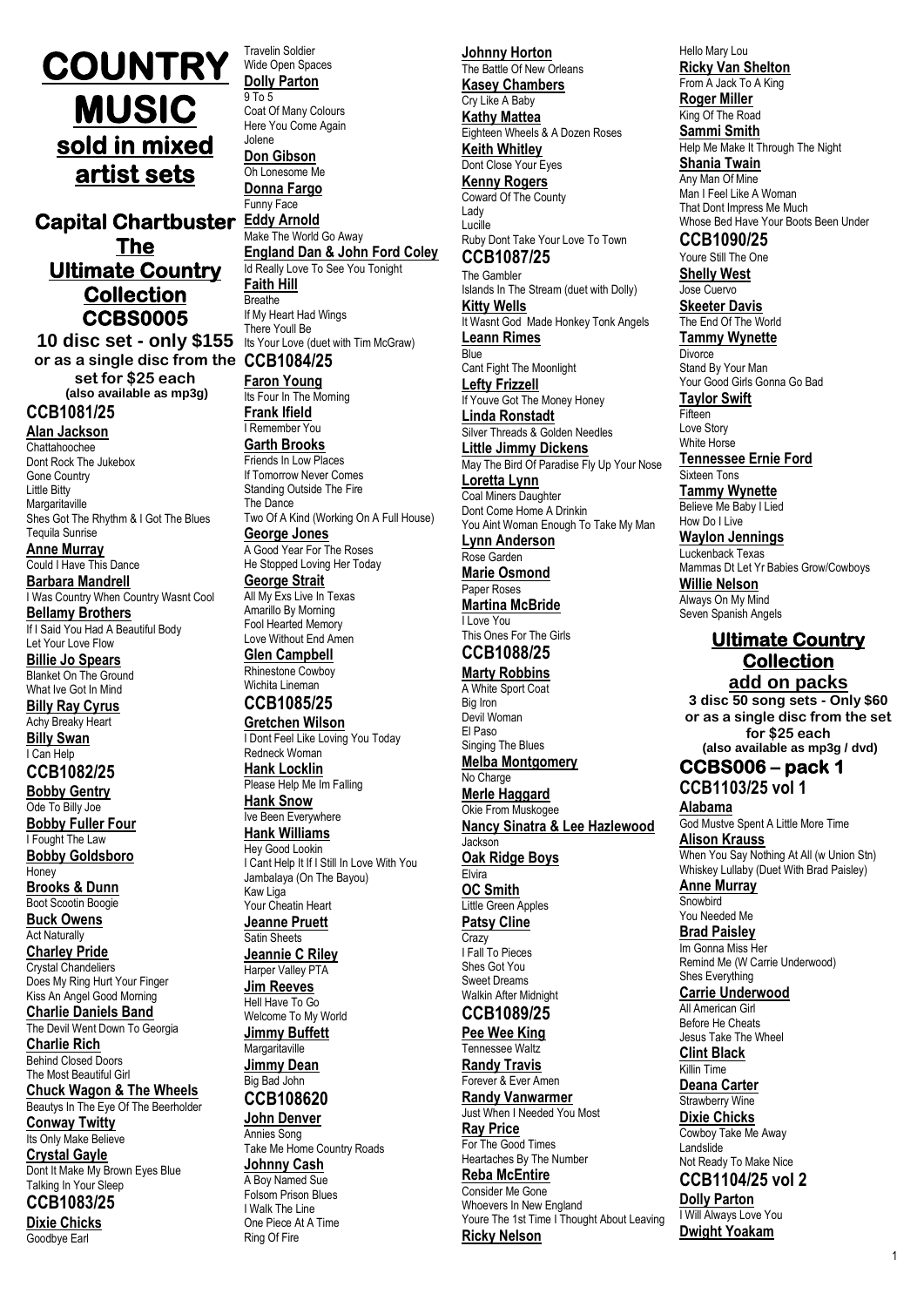Guitars & Cadillacs **Faith Hill** Lets Make Love (Duet With Tim Mcgraw The Way You Love Me This Kiss **Freddie Fender** Before The Next Teardrop Falls **Gretchen Wilson** All Jacked Up **Julianne Hough** That Song In My Head **Kenny Chesney** No Shoes No Shirt No Problem **Lady Antebellum** I Run To You Need You Now **Leanne Womack** I Hope You Dance **Linda Ronstadt** Blue Bayou Dont Know Much (Duet With Aaron Neville) When Will I Be Loved **Lonestar** Amazed **Lorrie Morgan** Something In Red **CCB1105/25 vol 3 Martina McBride** Independence Day **Mary Chapin Carpenter** Passionate Kisses **Nancy Sinatra** These Boots Are Made For Walkin **Patty Loveless** Dont Toss Us Away **Reba McEntire** Is There Life Out There **Roseann Cash** Seven Year Ache **Sara Evans** Suds In The Bucket **Shania Twain** Forever & For Always **Sugarland** Already Gone Baby Girl Life In A Northern Town (w Little Big Town) **Tanya Tucker** Delta Dawn **Taylor Swift** You Belong With Me **Tim McGraw** Dont Take The Girl **Travis Tritt** Heres A Quarter Call Someone Who Cares **Trisha Yearwood** Shes In Love With The Boy **CCBS037 – pack 2 CCB1369/25 vol 1 Alabama** Mountain Music **Alan Jackson** Where I Come From **Alan Jackson & Jimmy Buffet** Its 5 O Clock Somewhere **Barbara Mandrell** If Loving You Is Wrong I Dt Want To Be Right Years **Blake Shelton** Austin **Brooks & Dunn** Aint Nothing Bout You My Heart Is Lost To You **Carrie Underwood** Mamas Song

**Charley Pride** Is Anybody Goin To San Antone **Charlie Rich** A Very Special Love Song **Clint Black** Like The Rain Nobodys Home **Collin Raye** Love Me **Crystal Gayle** Why Have You Left The One U Left Me For **Deana Carter** We Danced Anyway **Don Gibson** Sea Of Heartbreak **Don Williams** I Recall A Gypsy Woman Youre My Best Friend **Doug Stone** I Never Knew Love **CCB1370/25 vol 2 Dwight Yoakam** Crazy Little Thing Called Love Streets Of Bakersfield **Faron Young** Hello Walls **Garth Brooks** Aint Goin Down Til The Sun Comes Up American Honky Tonk Bar Association **George Strait** Write This Down **Glen Campbell** Galveston Gentle On My Mind **Hank Williams** Im So Lonesome I Could Cry Lovesick Blues **Hank Williams Jr** A Country Boy Can Survive **Keith Urban** Somebody Like You You Look Good In My Shirt **Keith Whitley** Im No Stranger To The Rain When You Say Nothing At All **Kenny Chesney** How Forever Feels The Boys Of Fall When The Sun Goes Down **Leann Rimes** I Need You **Lonestar** Im Already There **CCB1371/25 vol 3 Lorrie Morgan** What Part Of No **Merle Haggard** Mama Tried **Porter Wagoner** Green Green Grass Of Home **Porter Wagoner & Dolly Parton** The Last Thing On My Mind **Randy Travis**  I Told You So **Ray Price** I Wont Mention It Again **Reba McEntire** For My Broken Heart **Ricky Nelson** Poor Little Fool **Soggy Bottom Boys** I Am A Man Of Constant Sorrow **Steve Earle** Copperhead Road **Toby Keith**

How Do You Like Me Now **Toby Keith & Willie Nelson** Beer For My Horses **Tracy Lawrence** Lessons Learned **Travis Tritt Best Of Intentions** Its A Great Day To Be Alive **Waylon Jennings** Good Ol Boys The Wurlitzer Prize **Willie Nelson** Blue Eyes Crying In The Rain On The Road Again To All The Girls Ive Loved Before **CCBS038 – pack 3 CCB1372/25 vol 1 Alabama** Love In The First Degree Take Me Down **Alan Jackson** Remember When **Blake Shelton** Honey Bee Some Beach **Brooks & Dunn** Hard Workin Man Play Something Country **Carrie Underwood** Inside Your Heaven Some Hearts **Charlie Rich** I Love My Friend **Clint Black** Walkin Away **Collin Raye** Couldnt Last A Moment **Don Williams** Amanda I Believe In You **Donna Fargo** The Happiest Girl In The Whole USA **Doug Stone** Id Be Better Off In A Pine Box **Dwight Yoakam** Aint That Lonely Yet What Do You Know About Love **Faron Young** Live Fast Love Hard Die Young **Garth Brooks** The Thunder Rolls **CCB1373/25 vol 2 George Strait** Carrying Your Love With Me What Do You Say To That **Glen Campbell** By The Time I Get To Phoenix Honey Come Back **Hank Locklin** Send Me The Pillow You Dream On **Hank Williams Jr** Born To Boogie Family Tradition **Jim Reeves** Distant Drums **Kathy Mattea** Come From The Heart **Keith Urban** Once In A Lifetime Stupid Boy **Keith Whitley** I Wonder Do You Think Of Me **Kenny Chesney** Dont Happen Twice

The Good Stuff

**Leann Rimes** Life Goes On **Lonestar**

Smile **Loretta Lynn** Out Of My Head & Back In My Bed **Mark Chesnutt**

Brother Jukebox It Sure Is Monday **Mary Chapin Carpenter** Shut Up & Kiss Me

**CCB1374/25 vol 3**

**Merle Haggard** I Think Ill Just Stay Here & Drink **Patty Loveless** You Dont Seem To Miss Me **Porter Wagoner & Dolly Parton** Please Dont Stop Loving Me **Randy Travis**  Diggin Up Bones The Hole **Ray Price** Youre The Best Thing That Ever Happened **Reba McEntire & Kelly Clarkson** Because Of You **Ricky Nelson** Garden Party **Ricky Van Shelton** I Am A Simple Man **Steve Earle** Guitar Town **Tammy Wynette** I Dont Wanna Play House **Tanya Tucker** Its A Little Too Late **Toby Keith** I Wanna Talk About Me **Tracy Lawrence** Alibis **Travis Tritt** Anymore Im Gonna Be Somebody **Trisha Yearwood** Real Live Woman **Waylon Jennings** Ive Always Been Crazy **Willie Nelson** City Of New Orleans San Antonio Rose **CCBS161 – pack 4 CCB1441/25 vol 1 Alan Jackson** Chasin That Neon Rainbow Drive For Daddy Gene Midnight In Montgomery Pop A Top Summertime Blues **Anne Murray** Dannys Song **Barbara Mandrell** Married But Not To Each Other **Blake Shelton** Ol Red **Brad Paisley** Wrapped Around **Brooks & Dunn** Rock My World (Little Country Girl) **Buck Owens** Ive Got A Tiger By The Tail **Charley Pride** Burgers & Fries **Charlie Daniels Band**

Long Haired Country Boy **Chely Wright** Single White Female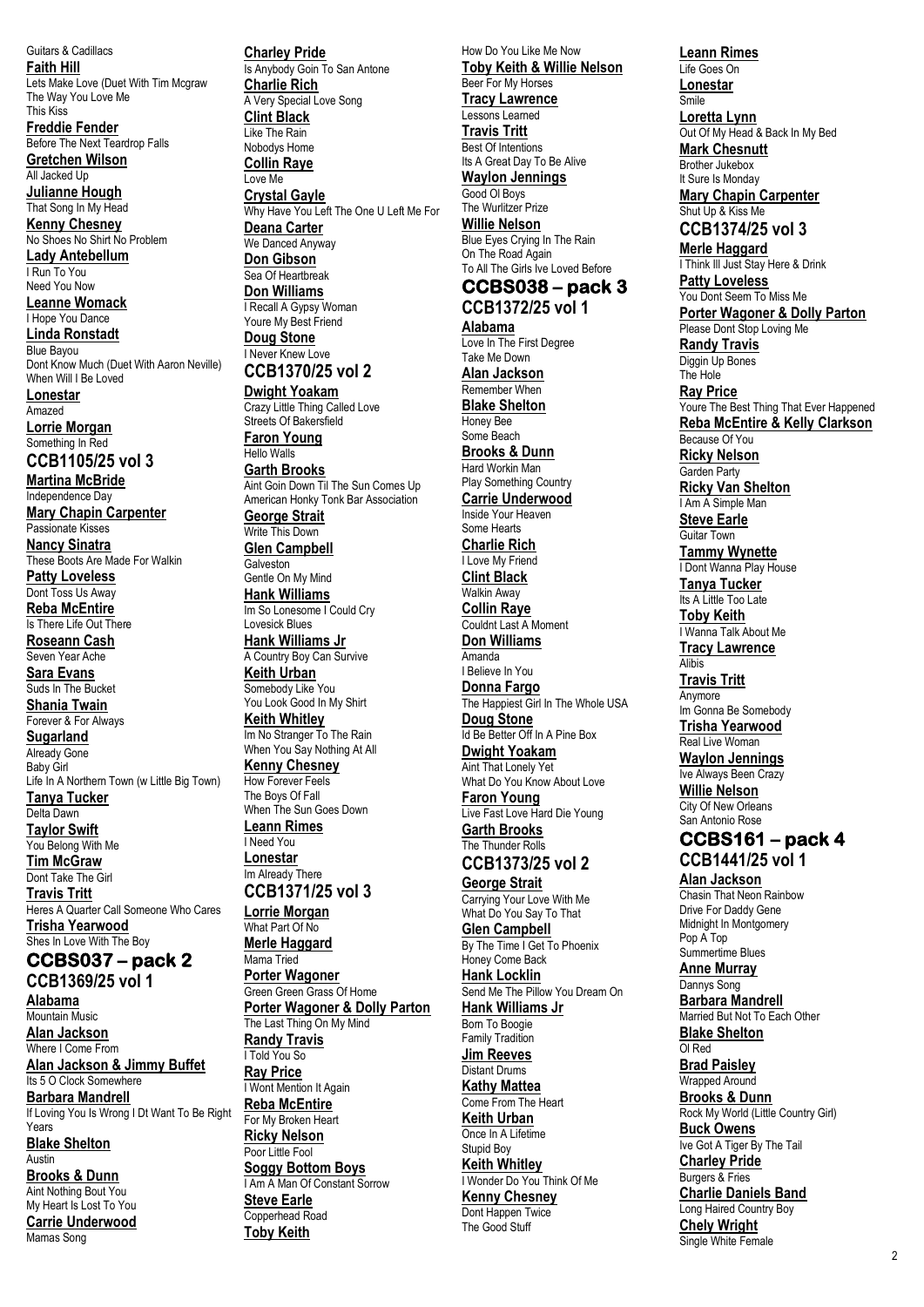**Confederate Railroad** Trashy Women

**Cw Mccall Convoy** 

**Dave Dudley** Six Days On The Road

**David Frizzell**

Im Gonna Hire A Wino **Dixie Chicks** Let Er Rip

### Long Time Gone **CCB1442/25 vol 2**

Sin Wagon Some Days You Gotta Dance Theres Your Trouble Tonight Heartaches On Me Without You

**Dolly Parton** Love Is Like A Butterfly Two Doors Down Whyd You Come In Here Lookin Like That

**Doug Stone** Jukebox With A Country Song **Dwight Yoakam**

A 1000 Miles Frm Nowhere **Eddie Rabbitt**

Every Which Way But Loose I Love A Rainy Night You & I (w Crystal Gayle)

**Emmylou Harris**

Beneath Still Waters Blue Kentucky Girl Mr Sandman Save Last Dance For Me Two More Bottles Of Wine **Faith Hill** Piece Of My Heart Wild One

# **CCB1443/25 vol 3**

**Freddy Fender** Wasted Days & Wast Nights **Garth Brooks** Long Neck Bottle Shameless

Shes Every Woman The River Unanswered Prayers What Shes Doing Now

**Gene Autry** You Are My Sunshine

**George Jones**

She Thinks I Still Care Tender Years The Grand Tour The Race Is On Were Gonna Hold On (w Tammy Wynette) Near You (w Tammy Wynette)

**George Strait** Check Yes Or No

Give It Away Run The Chair

**Glen Campbell** Dreams Of Everyday Housewife **Gretchen Wilson** Here For The Party

**CCBS162 – pack 5 CCB1444/25 vol 1 Gretchen Wilson** When I Think About Cheatin

**Hank Thompson** The Wild Side Of Life

**Hank Williams** Cold Cold Heart Theres A Tear In My Beer

**Hank Williams Jr** All My Rowdy Friends

### **Hawkshaw Hawkins** Lonesome 7-7203

**Jimmie Rodgers** Kisses Sweeter Than Wine **Jimmy Buffett** Changes In Latitude/Attitude Cheeseburger In Paradise

### **Jo Dee Messina** Burn

Bye Bye Heads Carolina Tails California My Give A Damns Busted Bring On The Rain (w Tim Mcgraw) **Joe Diffie** Prop Me Up Beside The Jukebox

**John Denver** Rocky Mountain High Some Days Are Diamonds Sunshine On My Shoulders Thank God Im A Country Boy **John M Montgomery** Sold (Grundy Cty Inc)

# **CCB1445/25 vol 2**

**Johnny Cash** Ghost Riders In the sky Man In Black Sunday Morning Coming Dwn Jackson (w June Carter) **Johnny Paycheck Take This Job & Shove It** 

**Judds** Grandpa Tell Me Bout Good Ol Days Love Can Build A Bridge

Mama Hes Crazy **Kasey Chambers**

Not Pretty Enough

**Keith Urban** Raining On Sunday Where The Blacktop Ends

Youre My Better Half **Kenny Chesney** She Thinks My Tractors Sexy **Kenny Rogers** Daytime Friends She Believes In Me

Through The Years You Decorated My Life **Lady Antebellum**

American Honey Love Dont Live Here Our Kind Of Love

### **CCB1446/25 vol 3** We Owned The Night

**Leann Rimes** Big Deal

Cowboys Sweetheart Nothin Better To Do

#### The Light In Your Eyes You Light Up My Life

**Lee A Womack**

I May Hate Myself In Morning Ill Think Of A Reason Later The Fool

Why They Call It Falling **Linda Ronstadt**

Love Is A Rose Thatll Be The Day

# Youre No Good

**Loretta Lynn & Conway Twitty** Louisiana Woman Mississippi Man

**Martina McBride**

A Broken Wing Concrete Angel Valentine When God Fearin Women Wild Angels **Marty Robbins** The Story Of My Life

### **CCBS163 – pack 6 CCB1447/25 vol 1**

**Mary Chapin Carpenter**

Down At Twist & Shout I Feel Lucky **Mickey Gilley** Dont The Girls All Get Prettier

**Mindy Mccready** A Girls Gotta Do What A Guys Do It All The Time Ten Thousand Angels

**Pam Tillis**

Mi Vida Loca (My Crazy Life) **Patsy Cline** Back In Babys Arms Just Out Of Reach Three Cigarettes In An Ashtray

**Patty Loveless** Blame It On Your Heart Lovin All Night **Phil Vassar**

Just Another Day In Paradise **Rascal Flatts** Bless The Broken Road Here Comes Goodbye Life Is A Highway

My Wish What Hurts The Most **Ray Price**

Crazy Arms **Reba Mcentire** Fancy

# **CCB1448/25 vol 2**

Im A Survivor The Greatest Man I Never Knew The Night Lights Wnt Out In Georgia Why Havent I Heard From You **Red Sovine**

Teddy Bear **Ricky Nelson**

Its Late Never Be Anyone Else But You **Sara Evans**

A Little Bit Stronger No Place That Far Saints & Angels

# **Shania Twain**

Come On Over Dont Be Stupid From This Moment On (w Bryan White) Home Aint Where His Heart Honey Im Home If It Dont Take Two Im Gonna Getcha Good The Woman In Me You Win My Love **Sugarland**

Down In Mississippi Up No Good **CCB1449/25 vol 3**

Something More Want to

**Tammy Wynette**

Til I Can Make It On My Own Golden Ring (w George Jones) **Tanya Tucker** Texas When I Die Two Sparrows In A Hurricane Without You What Do I Do **Taylor Swift** Back To December

### Mean **Tex Ritter**

Have I Told You Lately That I Love You **Tim Mcgraw** Live Like You Were Dying Please Remember Me Something Like that

# **Trace Adkins**

I Left Something Turned On At Home **Tracy Byrd** Dont Take Her Shes All Ive Got **Trisha Yearwood Thats What I Like About You** Xxxs & Ooos **Vince Gill** Go Rest High On That Mountain **Wynonna** Heaven Help My Heart No One Else On Earth

# **The Country Hot 100 Gals Collection CCBS 002**

**For ladies only 100 of Country's greatest hits Available as one six disc set = \$108**

**Or as 2 x 3 disc sets You can buy set A (the first 3 discs) or set B (the next 3 discs) \$60 each set**

**or as a single disc from the set for \$25 each (also available as mp3g)**

# **CCB1091/25 vol 1**

**Alison Krauss**

When You Say Nothing At All (W Union Stn) Whiskey Lullaby (Duet With Brad Paisley) **Anne Murray**

Could I Have This Dance Snowbird You Needed Me

**Barbara Mandrell** I Was Country When Country Wasnt Cool Sleeping Single In A Double Bed

**Billie Jo Spears** Blanket On The Ground What Ive Got In Mind

**Bobby Gentry** Ode To Billy Joe

**Carrie Underwood** All American Girl Before He Cheats Jesus Take The Wheel

**Crystal Gayle** Dont It Make My Brown Eyes Blue Talking In Your Sleep

**Deana Carter** Strawberry Wine **Dixie Chicks**

Cowboy Take Me Away **CCB1092/25 vol 2**

Goodbye Earl Landslide Not Ready To Make Nice Travelin Soldier Wide Open Spaces

# **Dolly Parton**

9 To 5 Coat Of Many Colours Here You Come Again I Will Always Love You Islands In The Stream (Duet Kenny Rogers) Jolene

**Donna Fargo** Funny Face **Faith Hill**

Breathe If My Heart Had Wings It's Your Love (duet with Tim McGraw) Lets Make Love (Duet With Tim Mcgraw) The Way You Love Me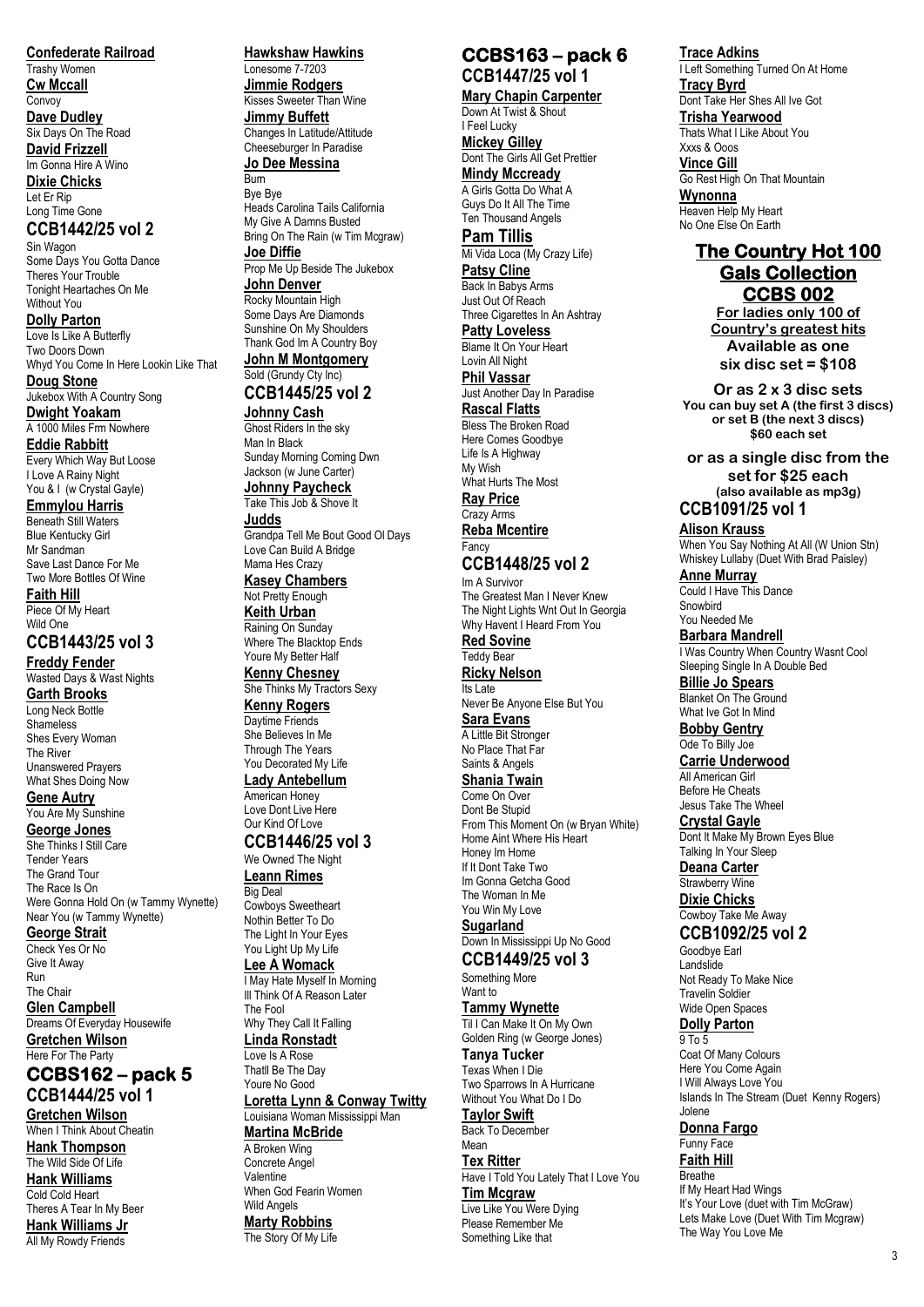**CCB1093/25 vol 3** There Youll Be This Kiss **Gretchen Wilson** All Jacked Up

I Dont Feel Like Loving You Today Redneck Woman

**Jeanne Pruett** Satin Sheets

**Jeannie C Riley** Harper Valley PTA

**Julianne Hough** That Song In My Head **Kasey Chambers**

Cry Like A Baby **Kathy Mattea** Eighteen Wheels & A Dozen Roses **Kitty Wells** It Wasnt God Made Honkey Tonk Angels **Lady Antebellum** I Run To You Need You Now **Leann Rimes**

Blue Cant Fight The Moonlight **Lee Ann Womack** I Hope You Dance **Linda Ronstadt** Blue Bayou

### **CCB1094/25 vol 4**

Dont Know Much (Duet With Aaron Neville) Silver Threads & Golden Needles When Will I Be Loved

**Loretta Lynn** Coal Miners Daughter Dont Come Home A Drinkin You Aint Woman Enough To Take My Man

**Lorrie Morgan** Something In Red

**Lynn Anderson** Rose Garden

**Marie Osmond** Paper Roses **Martina McBride** I Love You

Independence Day This Ones For The Girls

**Mary Chapin Carpenter** Passionate Kisses

**Melba Montgomery** No Charge

**Nancy Sinatra** Jackson (duet w Lee Hazelwood) These Boots Are Made For Walkin

**Patsy Cline Crazy** 

**CCB1095/25 vol 5** I Fall To Pieces

Shee Cot You Sweet Dreams Walkin After Midnight

**Patti Page** Tennessee Waltz

**Patty Loveless** Dont Toss Us Away

**Reba McEntire** Consider Me Gone Is There Life Out There Whoevers In New England Youre The 1st Time I Thought About Leaving

**Rosanne Cash** Seven Year Ache

**Sammi Smith**

Help Me Make It Through The Night **Sara Evans** Suds In The Bucket

**Shania Twain** Any Man Of Mine Forever & For Always Man I Feel Like A Woman That Dont Impress Me Much **CCB1096/25 vol 6** Whose Bed Have Your Boots Been Under Youre Still The One **Shelly West**

Jose Cuervo **Sugarland** Already Gone Baby Girl Life In A Northern Town (w Little Big Town) **Tammy Wynette Divorce** Stand By Your Man

Your Good Girls Gonna Go Bad **Tanya Tucker** Delta Dawn

# **Taylor Swift**

**Fifteen** Love Story White Horse You Belong With Me **Trisha Yearwood** Believe Me Baby I Lied How Do I Live Shes In Love With The Boy

# **The Country Hot 100 Guys Collection CCBS 004 For guys only 100 of Country's greatest hits**

**Available as one six disc set = \$108**

**Or as 2 x 3 disc sets You can buy set A (the first 3 discs) or set B (the next 3 discs) \$60 each set**

**or as a single disc from the**  Fool Hearted Memory **set for \$25 each (also available as mp3g) CCB1097/25 vol 1**

# **Alabama**

God Mustve Spent A Little More Time **Alan Jackson**

**Chattahoochee** Dont Rock The Jukebox Gone Country Little Bitty **Margaritaville** Shes Got The Rhythm & I Got The Blues

Tequila Sunrise **Bellamy Brothers**

If I Said You Had A Beautiful Body Let Your Love Flow **Billy Ray Cyrus**

Achy Breaky Heart **Billy Swan** I Can Help

**Bobby Fuller Four** I Fought The Law

**Bobby Goldsboro** Honey

**Brad Paisley** Remind Me (W Carrie Underwood) Shes Everything Whiskey Lullaby (W Alison Krauss)

**CCB1098/25 vol 2 Brooks & Dunn**

Boot Scootin Boogie **Buck Owens** Act Naturally

# **Charley Pride**

Crystal Chandeliers Does My Ring Hurt Your Finger Kiss An Angel Good Morning **Charlie Daniels Band** The Devil Went Down To Georgia

**Charlie Rich** Behind Closed Doors The Most Beautiful Girl **Chuck Wagon & The Wheels** Beautys In The Eye Of The Beerholder **Clint Black** Killin Time **Conway Twitty** Its Only Make Believe **Don Gibson** Oh Lonesome Me **Dwight Yoakam** Guitars & Cadillacs **Eddy Arnold** Make The World Go Away **England Dan & John Ford Coley** Id Really Love To See You Tonight **Faron Young**

Its Four In The Morning **Frank Ifield** I Remember You **CCB1099/25 vol 3**

**Freddie Fender** Before The Next Teardrop Falls **Garth Brooks** Friends In Low Places If Tomorrow Never Comes Standing Outside The Fire The Dance Two Of A Kind (Working On A Full House) **George Jones** A Good Year For The Roses

He Stopped Loving Her Today **George Strait** All My Exs Live In Texas Amarillo By Morning

Love Without End Amen **Glen Campbell**

Rhinestone Cowboy Wichita Lineman **Hank Locklin**

Please Help Me Im Falling **Hank Snow** Ive Been Everywhere

**Hank Williams** Hey Good Lookin

#### **CCB1100/25 vol 4** I Cant Help It If I Still In Love With You Jambalaya (On The Bayou)

Kaw Liga Your Cheatin Heart **Jim Reeves**

Hell Have To Go Welcome To My World **Jimmy Buffett**

**Margaritaville Jimmy Dean**

Big Bad John **John Denver** Annies Song

Take Me Home Country Roads **Johnny Cash** A Boy Named Sue Folsom Prison Blues I Walk The Line One Piece At A Time

Ring Of Fire **Johnny Horton** The Battle Of New Orleans

### **Keith Whitley** Dont Close Your Eyes **CCB1101/25 vol 5**

**Kenny Chesney** No Shoes No Shirt No Problem **Kenny Rogers**

Coward Of The County Lady Lucille Ruby Dont Take Your Love To Town The Gambler Islands In The Stream (duet with Dolly) **Lefty Frizzell** If Youve Got The Money Honey **Linda Ronstadt** Silver Threads & Golden Needles **Little Jimmy Dickens**

May The Bird Of Paradise Fly Up Your Nose **Lonestar** Amazed **Marty Robbins**

A White Sport Coat Big Iron Devil Woman

El Paso Singing The Blues

**Merle Haggard** Okie From Muskogee

**Oak Ridge Boys** Elvira

**OC Smith** Little Green Apples

**CCB1102/25 vol 6 Pee Wee King**

Tennessee Waltz **Randy Travis** Forever & Ever Amen

**Randy Vanwarmer** Just When I Needed You Most

**Ray Price** For The Good Times Heartaches By The Number

**Ricky Nelson** Hello Mary Lou

**Ricky Van Shelton** From A Jack To A King

**Roger Miller** King Of The Road **Skeeter Davis**

The End Of The World **Tennessee Ernie Ford** Sixteen Tons

**Tim McGraw** Dont Take The Girl Its Your Love (Duet With Faith Hill)

**Travis Tritt** Heres A Quarter Call Someone Who Cares

**Waylon Jennings** Luckenback Texas

Mammas Dt Let Yr Babies Grow/Cowboys **Willie Nelson**

Always On My Mind Seven Spanish Angels

# **Ultimate Karaoke Set Mk 12 B CCBS 007**

**Country add on pack 6 disc set - Only \$108 or as a single disc from the set for \$25 each (also available as mp3g)**

**CCB1075/25 vol 1**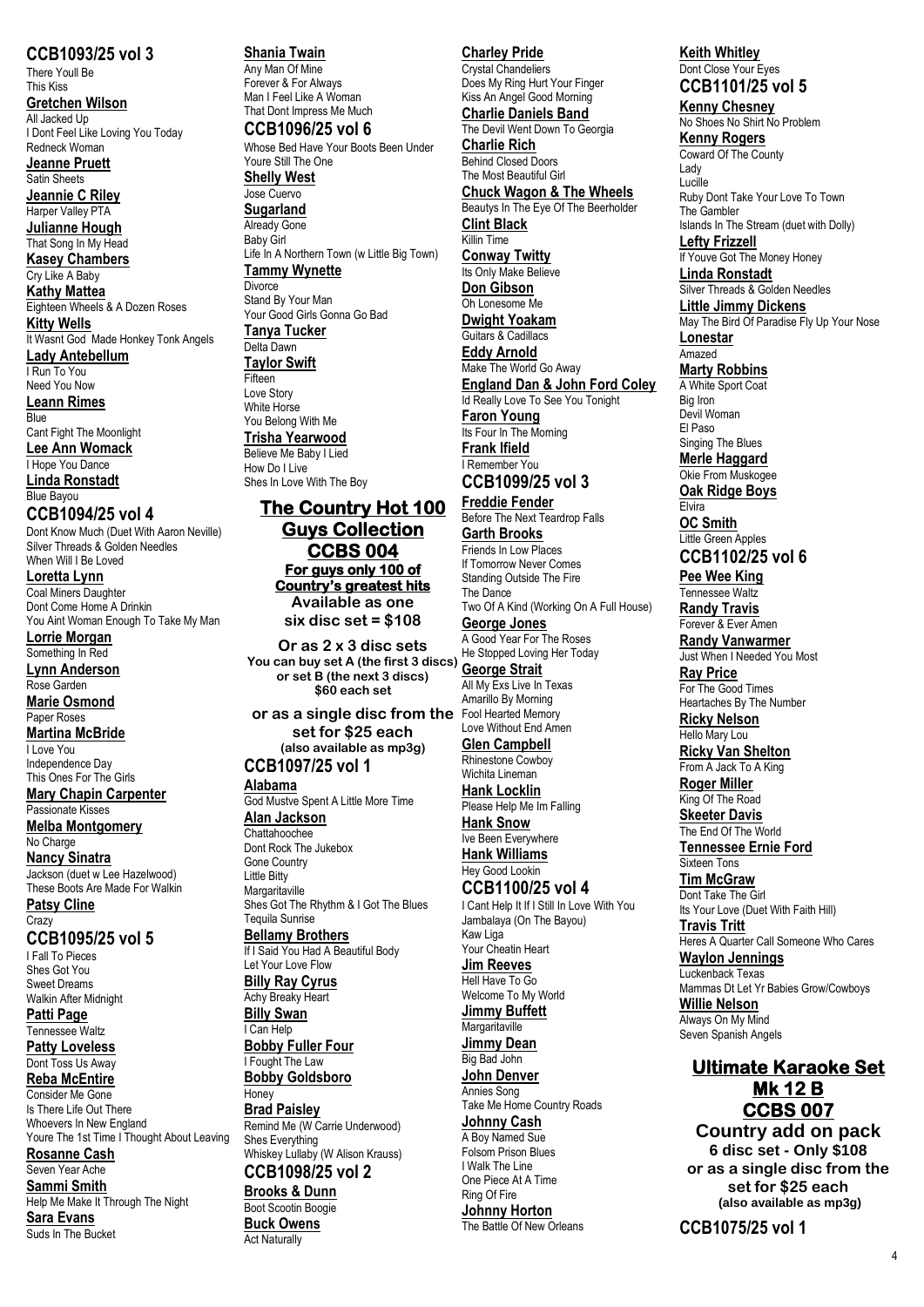**Alan Jackson** Chattahoochee Dont Rock The Jukebox Gone Country Little Bitty **Margaritaville** Shes Got The Rhythm & I Got The Blues Tequila Sunrise **Anne Murray** Could I Have This Dance **Barbara Mandrell** I Was Country When Country Wasnt Cool **Bobby Gentry** Ode To Billy Joe **Bobby Fuller Four** I Fought The Law **Bobby Goldsboro Honey Brooks & Dunn** Boot Scootin Boogie **Buck Owens** Act Naturally **Charley Pride** Crystal Chandeliers Does My Ring Hurt Your Finger

Kiss An Angel Good Morning **CCB1076/25 vol 2**

**Charlie Daniels Band** The Devil Went Down To Georgia **Chuck Wagon & The Wheels** Beautys In The Eye Of The Beerholder **Conway Twitty** Its Only Make Believe **Dixie Chicks** Goodbye Earl Travelin Soldier Wide Open Spaces **Don Gibson** Oh Lonesome Me **Donna Fargo** Funny Face **Eddy Arnold** Make The World Go Away **England Dan & John Ford Coley**

Id Really Love To See You Tonight **Faith Hill** Breathe If My Heart Had Wings There Youll Be It's Your Love (duet with Tim McGraw) **Faron Young** Its Four In The Morning

**Frank Ifield** I Remember You **Garth Brooks** Friends In Low Places

### **CCB1077/25 vol 3**

If Tomorrow Never Comes Standing Outside The Fire The Dance Two Of A Kind (Working On A Full House)

**George Jones** A Good Year For The Roses He Stopped Loving Her Today

### **George Strait**

All My Exs Live In Texas Amarillo By Morning Fool Hearted Memory Love Without End Amen

### **Gretchen Wilson**

I Dont Feel Like Loving You Today **Hank Locklin** Please Help Me Im Falling

**Hank Snow** Ive Been Everywhere **Hank Williams**

I Cant Help It If I Still In Love With You Jambalaya (On The Bayou) Kaw Liga **Jeanne Pruett**

Satin Sheets **CCB1078/25 vol 4**

## **Jim Reeves**

Hell Have To Go Welcome To My World **Jimmy Dean** Big Bad John **Johnny Horton** The Battle Of New Orleans **Kasey Chambers** Cry Like A Baby **Kathy Mattea** Eighteen Wheels & A Dozen Roses **Keith Whitley** Dont Close Your Eyes **Kenny Rogers** Lady **Kitty Wells** It Wasnt God Made Honkey Tonk Angels

**Leann Rimes Blue** Cant Fight The Moonlight **Lefty Frizzell** If Youve Got The Money Honey

### **Linda Ronstadt** Silver Threads & Golden Needles **Little Jimmy Dickens**

May The Bird Of Paradise Fly Up Your Nose **Loretta Lynn** Dont Come Home A Drinkin You Aint Woman Enough To Take My Man

**Martina McBride** I Love You This Ones For The Girls

# **CCB1079/25 vol 5**

**Marty Robbins** A White Sport Coat Devil Woman Singing The Blues **Melba Montgomery** No Charge **Merle Haggard** Okie From Muskogee **Nancy Sinatra & Lee Hazlewood** Jackson **Oak Ridge Boys Elvira OC Smith**

Little Green Apples **Patsy Cline** Shes Got You

**Pee Wee King** Tennessee Waltz **Randy Travis** Forever & Ever Amen

# **Randy Vanwarmer**

Just When I Needed You Most **Ray Price** For The Good Times Heartaches By The Number

### **Reba McEntire**

Consider Me Gone Whoevers In New England Youre The 1st Time I Thought About Leaving **CCB1080/25 vol 6**

**Ricky Van Shelton** From A Jack To A King **Sammi Smith** Help Me Make It Through The Night **Shania Twain** Any Man Of Mine

**Shelly West** Jose Cuervo **Skeeter Davis** The End Of The World **Taylor Swift Fifteen** Love Story White Horse **Tennessee Ernie Ford** Sixteen Tons **Trisha Yearwood** Believe Me Baby I Lied How Do I Live **Waylon Jennings** Luckenback Texas Mammas Dt Let Yr Babies Grow/Cowboys **Willie Nelson** Always On My Mind Seven Spanish Angels **CCBS141**

That Dont Impress Me Much

Whose Bed Have Your Boots Been Under

**Best of Australian Country 6 disc set - Only \$108 or as a single disc from the**  Blow Up The Pokies – Whitlams **set for \$25 each (also available as mp3g or DVD) CCB1375/25 vol 1**

Dirt Track Cowboy - Adam Brand Beauty Eye Of Beerholder - Adam Harvey This Heart - Beccy Cole A Little Further North - Graeme Connors Born A Woman - Judy Stone If I Were You - Kasey Chambers Were All Gonna Die Smeday - K Chambers Raining On Sunday - Keith Urban Boys From The Bush - Lee Kernaghan Banks Of The Ohio - Olivia Newton John Buffalo Bill - Sara Storer We Are Australian - Seekers Leave Him In The Longyard - Slim Dusty Walk A Country Mile - Slim Dusty Dunroamin Station - Tania Kernaghan

# **CCB1376/25 vol 2**

Get Loud - Adam Brand The House That Jack Built - Adam Harvey Rose & Rodeo - Brendan Walmsley The Road Less Travelled - Graem Connors Barricades & Brickwalls - Kasey Chambers Like A River - Kasey Chambers I Still Pray - Kasey Chambers & Paul Kelly Tonight I Wanna Cry - Keith Urban Shes My Ute - Lee Kernaghan Have You Never Been Mellow - Olivia NJ Mantrap - Sara Storer Your Own Sweet Time - Shanley Dell Lights On The Hill - Slim Dusty Weve Done Us Proud - Slim Dusty Ladies In My Life - Troy Cassar Daley

#### **CCB1377/25 vol 3** Good Friends - Adam Brand

Put Your Hand In The Hand - Allison Durbin Dancing With Elvis - Gina Jeffries Cootamundra Wattle - John Williamson Bluebird - Kasey Chambers Million Tears - Kasey Chambers Days Go By - Keith Urban Walkin The Country - Keith Urban The Outback Club - Lee Kernaghan I Honestly Love You - Olivia Newton John Raining On The Plains - Sara Storer & J Wn Charleville - Slim Dusty Looking Forward Looking Back - Slim Dusty The Biggest Disappointment - Slim & Troy They Dont Make Them Like That - Troy CD

# **CCB1378/25 vol 4**

Grandpas Piano - Adam Brand Big Girls - Beccy Cole Girls Night Out - Gina Jeffries

Home Among The Gum Trees - J Williamsn Cry Like A Baby - Kasey Chambers Not Pretty Enough - Kasey Chambers I Never Work On A Sunday - Keith Urban Without You - Keith Urban Count To Three - Melinda Schneider If You Love Me Let Me Know - Olivia NJ Ill Never Find Another You - Seekers Duncan - Slim Dusty Plains Of Peppimenarti - Slim Dusty Redback On The Toilet Seat - Slim Newton Lighthouse – Waifs

# **CCB1379/25 vol 5**

Last Man Standing - Adam Brand Blackwood Hill - Beccy Cole Josephine - Gina Jeffries Old Man Emu - John Williamson Hollywood - Kasey Chambers Pony - Kasey Chambers Making Memories Of Us - Keith Urban Youre My Better Half - Keith Urban I Wanna Be Married - Melinda Schneider Let Me Be There - Olivia Newton John Morningtown Ride - Seekers Gday Gday - Slim Dusty Pub With No Beer - Slim Dusty Wild Colonial Boy - Smoky Dawson

### **CCB1380/25 vol 6**

New England Highway - Adam Brand Rest In Pieces - Beccy Cole Two Stars Fell - Gina Jeffries True Blue - John Williamson If I Could (Goin Fishing) - Kasey Chambers The Captain - Kasey Chambers Once In A Lifetime - Keith Urban A Bushman Ct Survive - Lee & Tania Kerhn Real People - Melinda Schneider Tenterfield Saddler - Peter Allen The Carnival Is Over - Seekers Indian Pacific - Slim Dusty Ringer From The Top End - Slim Dusty Boys In Boots - Tania Kernaghan 65 Roses – Wolverines

# **CKS22 - Best Of Modern Australian Country 7 disc set \$110**

All For Rum - Adam Harvey The Older I Get - Alan Jackson Heart - Amber Lawrence Sound The Alarm - Andrew Swift Willin & Ready - Blake O Connor Gods Country - Blake Shelton Happy Anywhere - B Shelton & Gwen Stefani Hell Right - Blake Shelton & Trace Adkins Beau In The Back - Brad Cox Drinking Season - Brad Cox Give Me Tonight - Brad Cox Best Part Of Me - Busby Marou Days Like This - Busby Marou Paint This Land - Busby Marou My Breakup Anthem - Caitlyn Shadbolt Me Without You - Cait Shadbolt & Reece Mastin Cry Pretty - Carrie Underwood Drinking Alone - Carrie Underwood World Full Of Angels - Carter & Carter Come Turn Me On - Casey Barnes God Took His Time On You - Casey Barnes Sparks Fly - Casey Barnes Were Good Together - Casey Barnes Typical Bride - Cass Hopetoun Country Fan - Catherine Britt & Lee Kernaghan Starting Over - Chris Stapleton Tennessee Whisky - Chris Stapleton Famous Friends - Chris Young & Kane Brown Flamethrower - Christie Lamb All To Myself - Dan & Shay Glad You Exist - Dan & Shay Tequila - Dan & Shay 10,000 Hours - Dan + Shay & Justin Bieber Gotta Go Rodeo - Darlinghurst Sorry Wont Get You Back - Darlinghurst